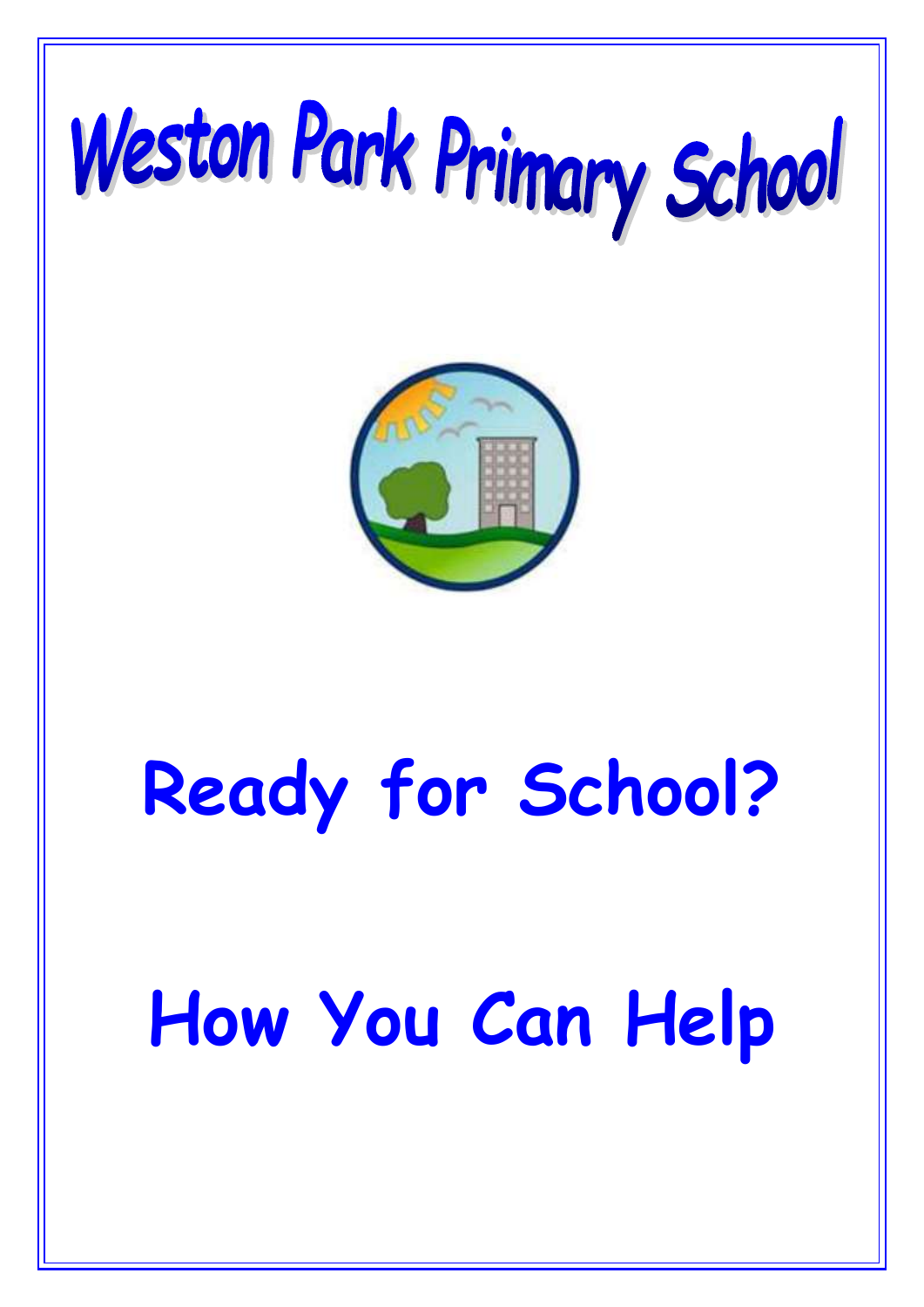### **Talking**

Good communication is essential for all learning and is the foundation for reading and writing. Being able to talk about what they think and explain how they feel are the most important skills for any child starting school. Children who can't communicate their wishes, feelings and concerns are more likely to become disruptive or withdrawn in the classroom.

At home you should:

- Share stories. Talk about what is happening and encourage your child to predict what might happen next. Don't just limit stories to bedtime. Research shows that children who are read to **daily** do better in all areas of learning.
- Share family photos as a starting point for conversation.
- Use puppets, soft toys or small world figures to make up stories and role play everyday events.
- Talk about days out or what they have done at preschool. Can they recount what they have done to a family friend or relative?
- Making decisions give your child opportunities to state their preferences, offer opinions or talk about how they feel.
- Talking to other children social experiences will give them confidence as well as teaching them to negotiate, collaborate and cooperate.
- Ask questions Why do you think…? What will happen if…? How does…?
- Sing nursery rhymes songs this will help develop their language and communication skills.

## **Listening**

We follow a play-based curriculum but children are still required to do a lot of listening at school. Good listening skills will help them get off to a good start.

- Model good listening get down to your child's level, get eye contact, give them your full attention away from distractions such as mobile phones. Talk about what they are doing or what they have done today.
- Provide quiet times at home away from devices and TVs.
- Story time encourage your child to recall key events from stories
- Play games such as 'Simon Says', 'I spy' or 'I Went to the Shops and I Bought…'
- Sound walk encourage your chid to stop and listen to things they can hear when you are out – a distant siren, birds tweeting or an aeroplane.

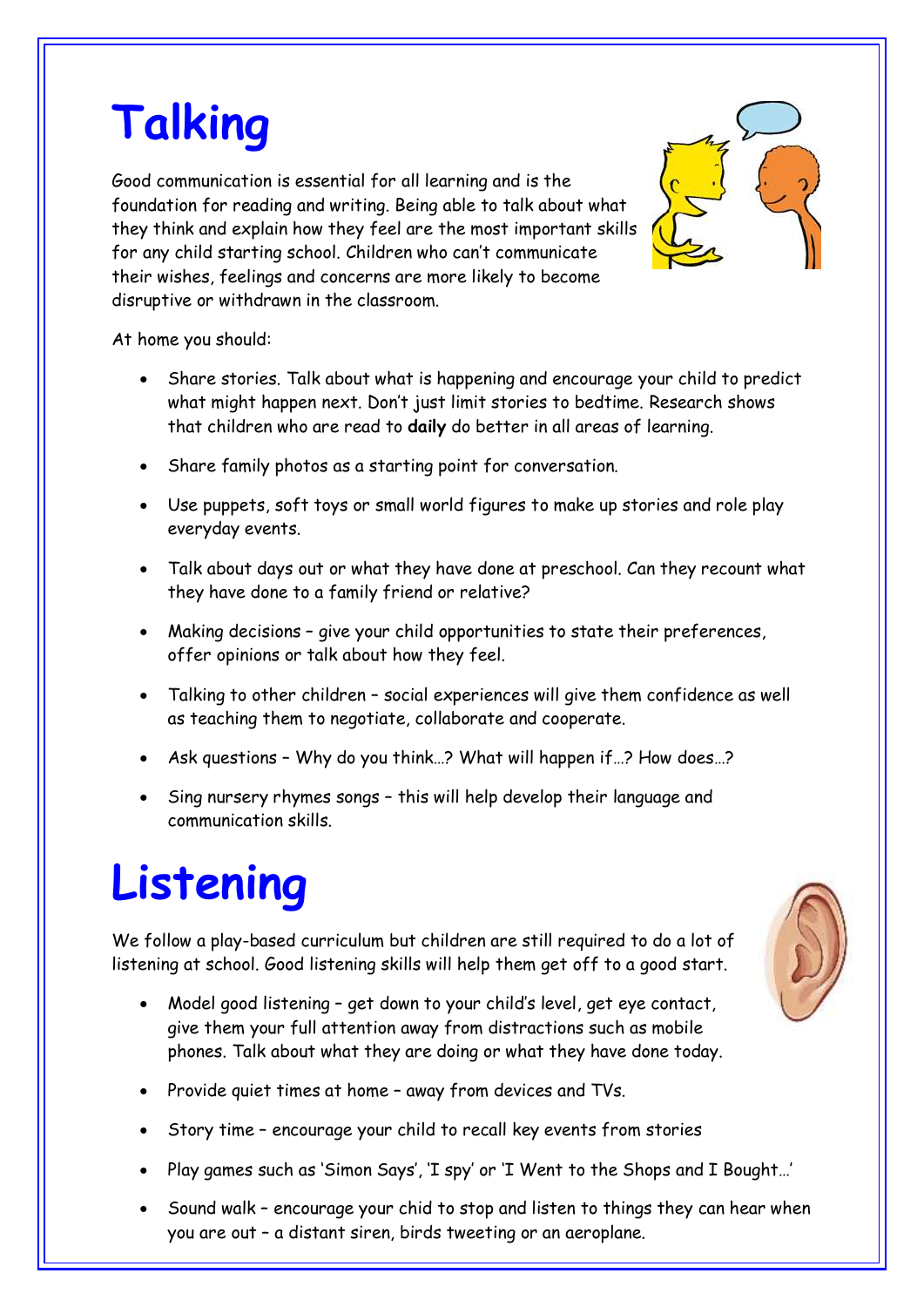#### **Self-care**

Support your child in becoming more **independent** at the following routines:

 Going to the toilet. Support your child in being confident to ask when they need to go to toilet and getting there on time. Often children prefer or are used to having a parent or carer help them with wiping but you can support them in improving on this skill.



- Washing their hands. Chat with your child about the importance of washing our hands especially after going to the toilet or before eating food.
- Dressing and undressing. Allow extra time in your morning routine to allow your child enough time to practise this. Support them in folding their clothes as they take them off and putting them all in one pile. Teach them little tricks to support them in putting clothes on the right way round, on the right feet and how to pull on socks. This will be great preparation for PE lessons.
- Recognising their name. This will help your child to look after all of their belongings independently as they will be able to read the labels on their clothes and bags.
- Feeding themselves. School meals are free for children in year R, 1 and 2. Can your child use a knife and fork independently? Can they make choices about the food they want or ask for help if needed? If your child will be taking a lunchbox, take time to show them how to open packets and containers.
- Using a tissue catching a sneeze or wiping a runny nose. Teach them good hygiene routines about putting tissues in the bin and then washing their hands.
- Tidying up. Support your child in becoming responsible for their own things hanging up their coat, putting their toys away, clearing the dinner table.

### **The School Run**



 Practise getting everyone up and ready, including eating breakfast, in time to leave. If you need to rely on buses for your journey, check the times and routes. Do you need to make any child care arrangements to support dropping off and collecting your child whilst you are at work?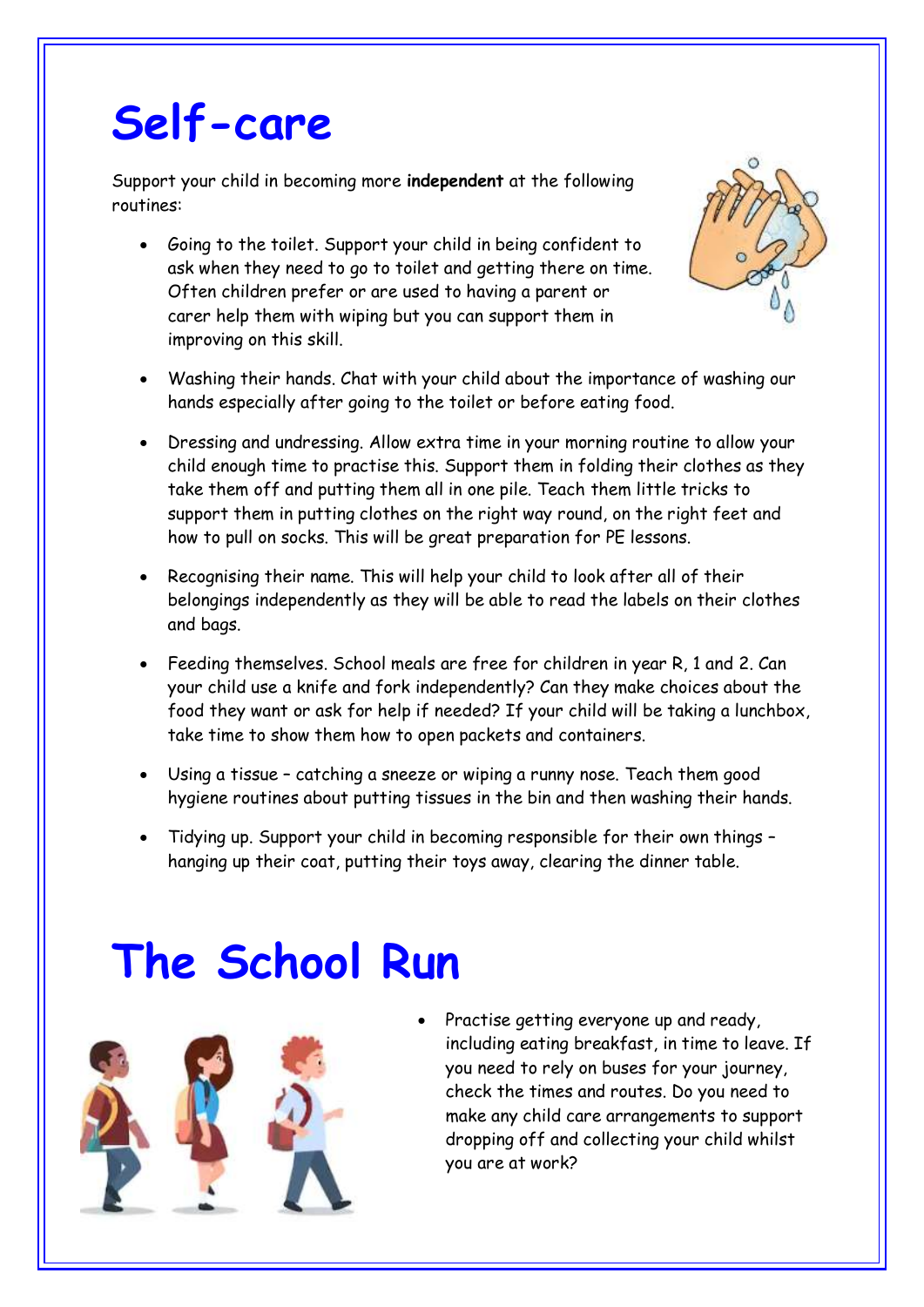#### **Mark Making**

Mark making is a great start to learning how to write and draw. Before children begin to form letters they will explore different marks and they will use them to represent different things in their lives. It can be done in so many different ways indoors and outdoors meaning there is something to appeal to all children.



er disa

- Use sticks to make marks in wet sand.
- Move hands through paint or gloop to explore different swirling patterns.
- Drive toy cars through puddles to look at the tracks they make.
- Explore different pens and crayons draw lines, circles, dots. Experiment in big and small movements, and moving vertically and horizotally as well as anticlockwise circles.
- Use a tablet to explore different drawing apps.
- Explore the marks that different objects make by printing with paint.
- Allow your child the opportunity to add their marks and squiaggles to real things – shopping lists, birthday cards are great.
- Value their efforts provide lots of praise and pin up their drawings in the home.

### **Writing letters**

If your child shows an interest in writing their name or the alphabet please use lowercase letters as shown below. Capital letters should only be used for the first letter of their name.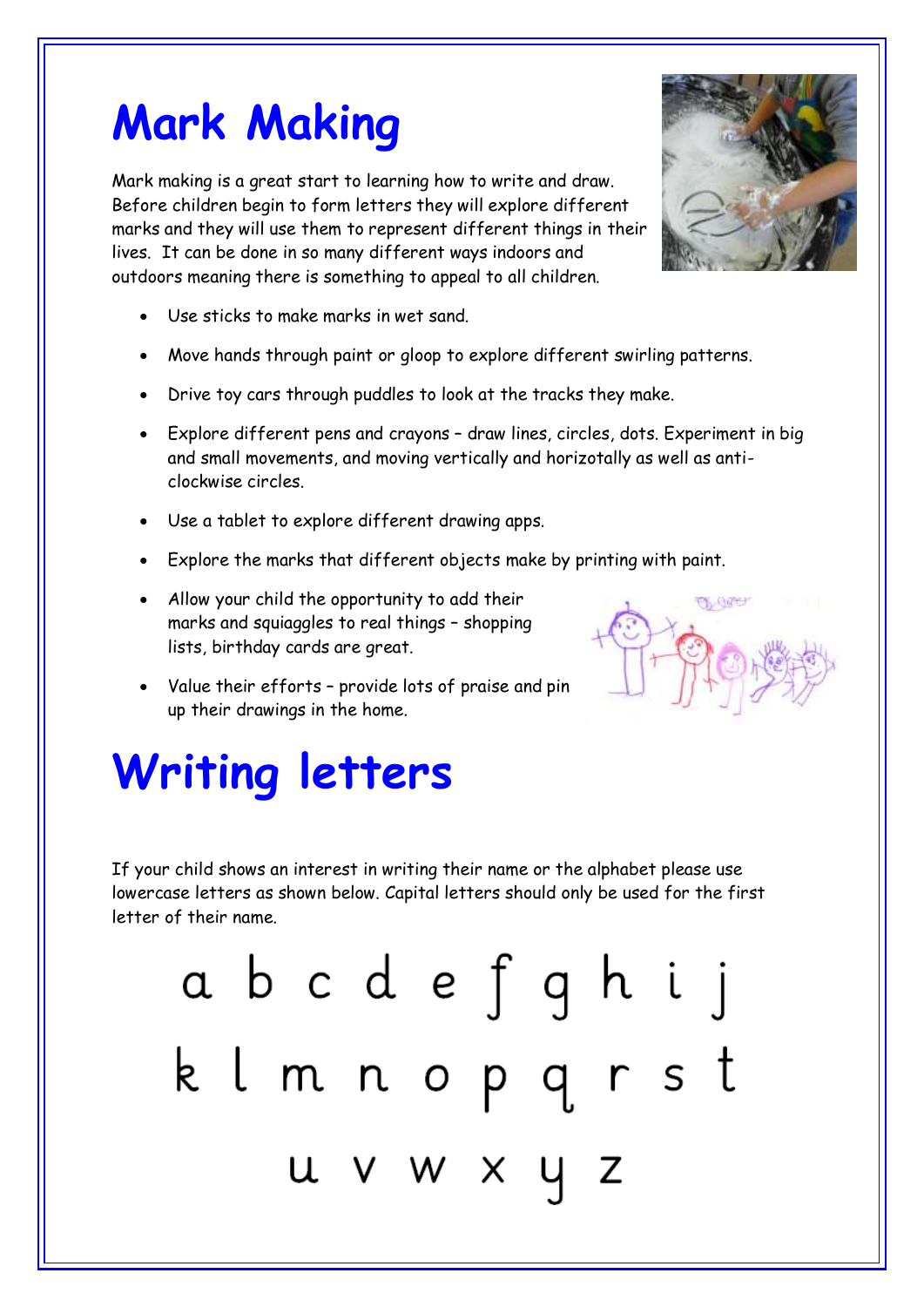### **Developing Strength**

Your child will need to develop a series of muscles in their bodies to learn to write, starting with their shoulders and working down through their elbows, on to wrists and finally fingers. These can be developed easily through a variety of different tasks:



Cooking – kneading or rolling out dough

'Cleaning' – wiping large surfaces, sweeping or mopping floors

Playing football and other sports in the garden or local green space,

The local park – where they can have space to run faster and further.

Scooping and pouring opportnities – water, dry cereal, rice and pasta provide great opportunities to practise this. Combine with different size containers and spoons and add small animal toys or figures for interest.

Fiddly tasks and games that exercise little fingers:

Threading beads or dry pasta onto string, threading pipecleaners or dry pasta into colander holes.

Playdough – cutting, rolling, moudling, pinching

Dressing and undressing dolls or action figures

Colouring and drawing

Cutting and sticking

Construction – joining together small pieces such as lego and duplo

Pegging up washing

Water sprayers – great fun and great exercise for little hands!

These pre-writing skills are an essential part of learning to write and crucially, are play based and fun!